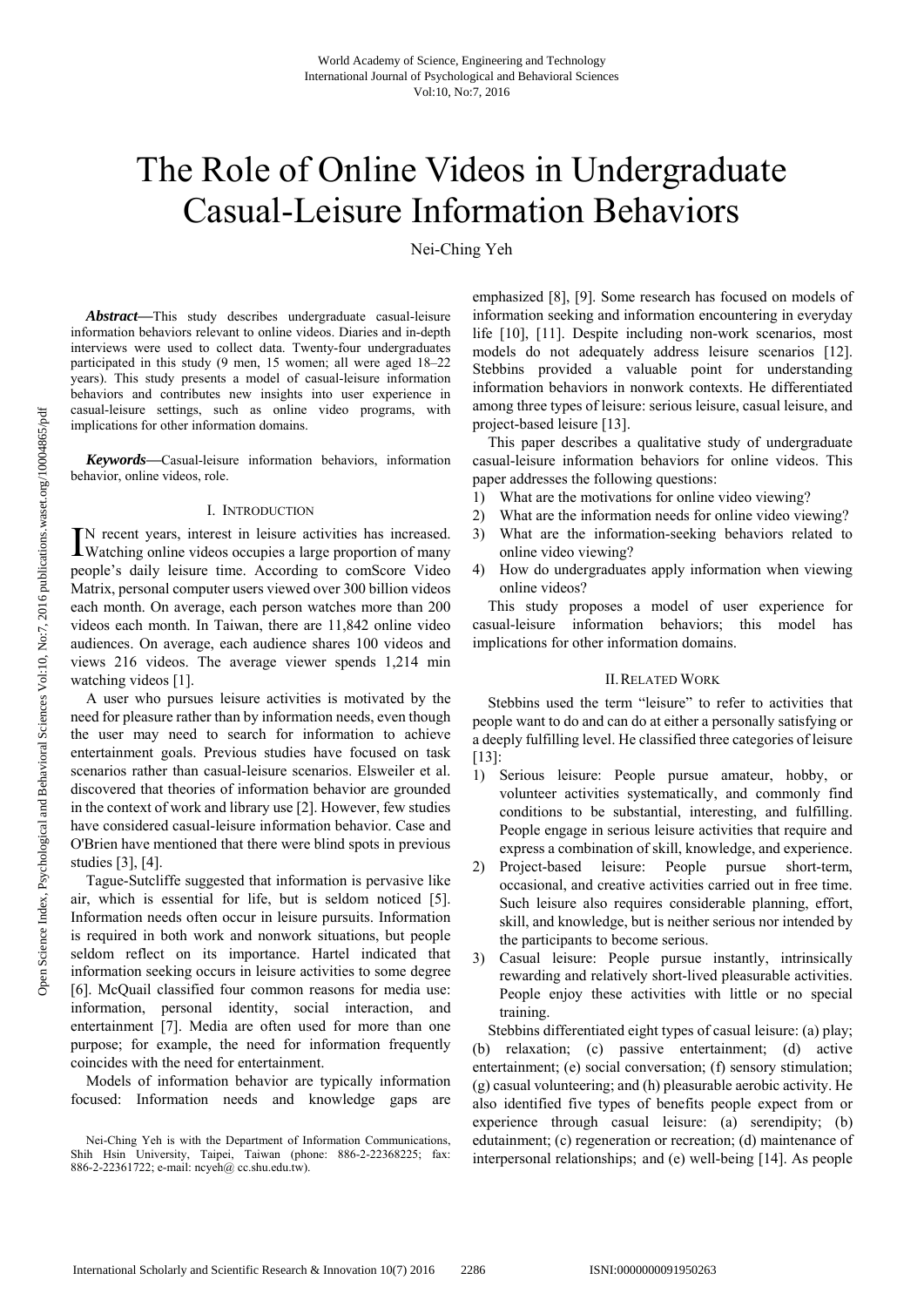pursue casual leisure, they may seek two or three benefits. The core characteristic of casual leisure activities is that they are hedonic. That is, participants experience feelings of pleasure and enjoyment.

Elsweiler et al. listed four types of casual leisure situations: (a) the time-wasting scenario; (b) the hedonistic-need scenario; (c) the experience-focused scenario; and (d) the casualinformation scenario [2]. Wilson et al. distinguished three differences between tasks and casual-leisure situations [12]:

- 1) Casual-leisure situations are driven by hedonic needs rather than information needs. There are no explicit information needs in casual-leisure situations.
- 2) Although there are many casual-leisure situations that do involve information needs, there is no requirement to seek information.
- 3) People in casual-leisure situations meet their hedonic needs without finding information.

Elsweiler et al. highlighted four characteristics of casualleisure information behaviors [2]:

- 1) Casual-leisure information behavior tasks are often motivated by a mood, and the tasks are related to high quality of life and personal health.
- 2) In casual-leisure situations, the information that is discovered is less important than the experience of discovery.
- 3) The definitions of casual-leisure needs are unclear and do not include information needs.
- 4) The success of casual-leisure behavior is not dependent on finding information or on achieving any results.

Elsweiler et al. performed a diary study with 38 heterogeneous participants to understand information needs in the context of television viewing [15]. This study found that people's information needs were elicited by three types of motivations when watching television:

- 1) User motivation: personal interests, knowledge, lifestyle, and hobbies.
- 2) Context motivation: individual mood or state, time-related motivation (for example, today is Saturday), social motivation (company of mother), program-related motivation (viewing online game advertisements).
- Planning motivation: planning Saturday activities.

Elsweiler et al. claimed that information needs for television viewing often relate to situations, such as time, the presence of other people, personal mood, emotional situations, previous events, experience, knowledge, and habits [2]. The design of information systems should reflect the situations that can motivate users to seek information. The indicators of system evaluation should consider both objective factors (such as whether the task is accomplished or how much time is spent) and subjective factors (for example, satisfaction and relative judgment).

Elsweiler et al. suggested that information systems can satisfy casual-leisure information needs if the design reflects that fact that people focus on experiences and states of information in leisure situations [2]. It is more important for an information system to support user interactions and to facilitate engagement with content than to provide rich information.

Users can benefit from systems that support accidental finding of information.

In casual-leisure situations, the information needs associated with tasks are frequently underdefined or entirely absent. The user often describes needs in vague words, such as "interesting," "complicated," or "challenging." A personal or user-oriented search system would function more effectively than a search system that depends on precisely specified search terms [4], [16].

Elsweiler et al. concluded that users often explore information systems to experience novelties rather than to find information [2]. This situation is similar to visiting a place with friends or family members. The aim of such socially motivated exploration is not to find a specific place, but to spend time with family members or friends.

The motivations for television viewing and channel-hopping are multidimensional. The information needs of users can be understood by observing their behaviors. Watching television can satisfy needs such as entertainment, deep knowledge, well-being, high quality of life, health, changed mood, support for claims, relaxation, and escape from chores [15]. The aforementioned studies are similar to studies on how emotions affect information behaviors [17]. Furthermore, watching television can be an instigating factor for information needs. Stebbins and Ross have mentioned that leisure activities constitute a crucial driver of information needs [14], [18].

Elsweiler et al. performed a diary study with 38 participants to research information needs in the context of television viewing. They found the following [15]:

- 1) Many users searched for television programs to conduct activities in which they were interested, citing being entertained and having fun as motivations.
- 2) The motivations for television viewing are multidimensional. Many participants considered television to be a source of the latest information on topics such as news, stocks, and weather. Sometimes, television viewers watch television to plan vacations or to find dinner recipes.
- 3) Any television program can be used as background sound when doing chores, even if the program is not inherently interesting.
- 4) To watch a specific television program, viewers must know the correct channel and the time at which it will be broadcast.
- 5) Personal interests, knowledge, and lifestyle habits can motivate people to watch television.

Tsay and Krakowiak noted that television companies design official websites to satisfy viewers' needs. These websites have various features, including the following [19]:

- 1) Fan-based features: Viewers can create communities of fans.
- 2) Game-based features: Viewers can interact with program-related content.
- 3) Information-based features: Viewers can collect additional information about the programs.
- 4) Programming-based features: The website informs viewers about the details of various programs.
	- Tsay and Krakowiak found that viewers also like in-depth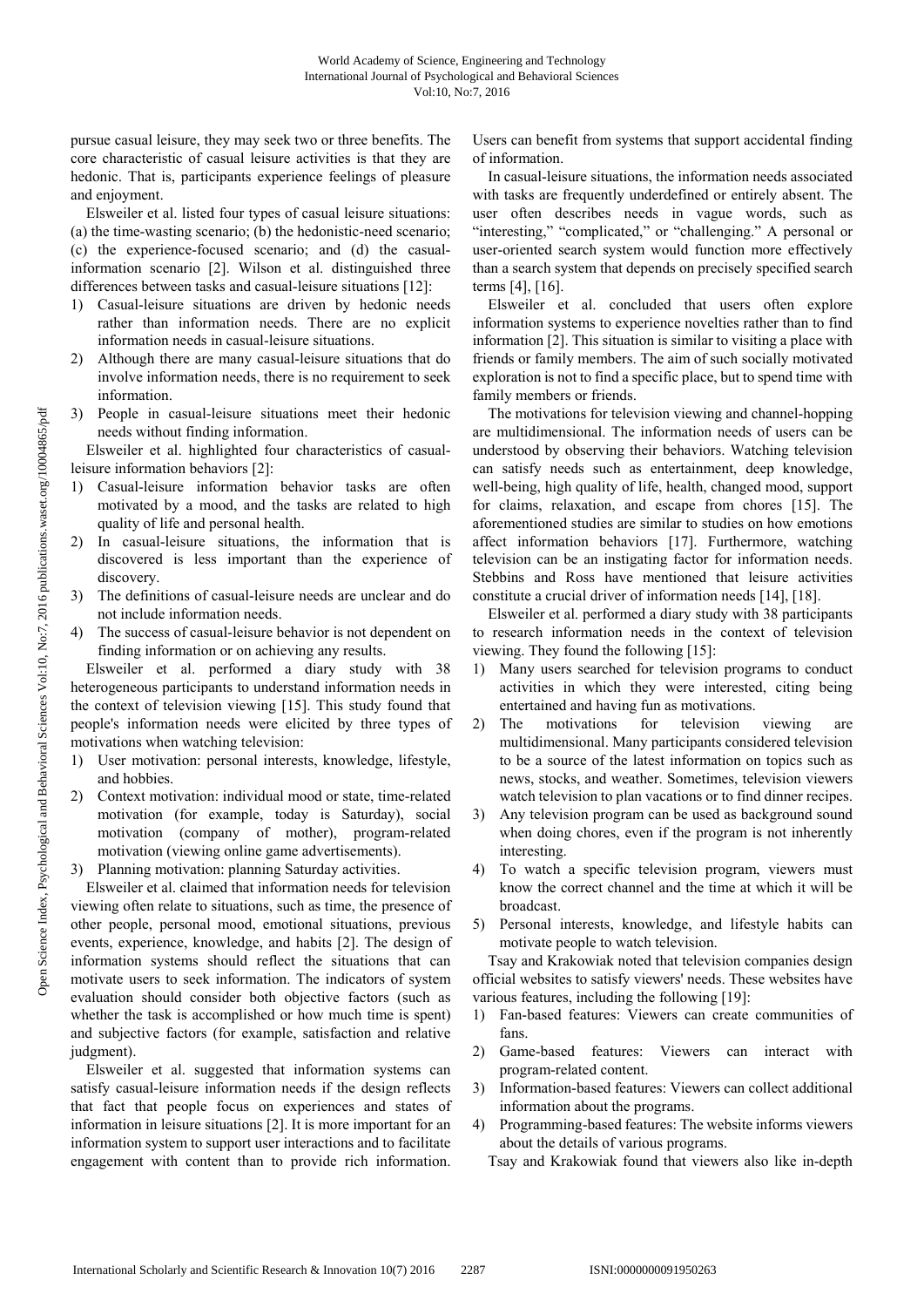information (for example, episode summaries, character profiles, and actors' blogs), games, opinion sharing (for example, polls and quizzes), showcasing (for example, personal photos and videos), interaction (for example, giving commands and chatting), downloads (for example, pictures, ringtones, and desktop background pictures), shopping (for example, CDs and LPs), and subscribing (for example, discussion forums and social communities) [20].

Elsweiler et al. suggested, on the basis of the results of a diary study of television information behaviors, that faceted browsing systems can be considered in the future. The experience of using the system must be appropriate. Simply providing information or content is not sufficient: the system should satisfy the desires of the user [15].

#### III. RESEARCH METHOD

This exploratory study examined undergraduates' casual-leisure information behaviors in the context of viewing online videos and addressed the following questions: What are the motivations for information seeking? What content is sought? How do the undergraduates apply the information? What are the implications of the research results? This study followed the examples of Wilson et al. and Elsweiler et al. by using both diaries and in-depth interviews; each method remedied the deficiencies of the other [2], [12]. The advantage of diaries is that participants can write down their thoughts and feelings immediately; the disadvantage is that participants may not be good at writing and may neglect to write for several days.

In this study, a purposive sampling methodology, snowball sampling, was employed to identify relevant study participants. A total of 24 undergraduate students (15 women; 9 men) wrote diaries and were interviewed by the researchers.

The researcher designed a form of electronic diary in which the participants recorded their activities related to video viewing. They wrote 3 diaries during 3 weeks. In total, 72 records were collected. Each diary recorded details of information needs, surrounding contextual information, motivating factors, and participant behaviors that satisfied relevant needs. After the participants finished writing their diaries, in-depth and semistructured interviews were conducted to collect data for analysis. Interviews ranged from 30 to 90 min; the average interview lasted approximately 1 hr.

The interview questions were based on literature reviews and designed within a conceptual framework intended to explore undergraduate casual-leisure information behaviors relevant to online videos. The interview data were transcribed and analyzed in Chinese. The data analysis process followed an inductive approach; qualitative data were analyzed through open coding, axial coding, and selective coding. In the open coding process, the interview data were analyzed, compared, conceptualized, and categorized. Axial coding was then applied to group the initial codes produced in open coding and to uncover their relationships. Lastly, selective coding was used to interpret the relationships among the identified concepts and to ensure that the interpretation coherently explained the phenomena observed in the study.

## IV.RESULTS

In the collected data, we found that the respondents' favorite types of online videos were movies (63 films), Chinese dramas (14 serials), American dramas (6 serials), and entertainment television shows (1 show). The participants usually watched videos on computers (41 participants/times), at cinemas (14 participants/times), on cell phones (11 participants/times), on video players (6 participants/times), and at second-run theaters (4 participants/times).

# *A. Time as a Situation of Casual-Leisure Information Behavior*

Fig. 1 shows the processes of casual-leisure information behaviors for viewing online videos. This framework emphasizes time as a context for information relevant to video viewing; this framework, with its emphasis on time, resembles Hartel's framework of information behavior for gourmet cooking, which comprises three temporal arcs, namely hobby career, subjects, and episodes [6]. Savolainen mentioned that time is an essential attribute required to contextualize information. It has vital effects on personal and organizational information behaviors. People search for information and assign meaning as time flows [20]. Stebbins indicated that time is a crucial concept when analyzing the essence of leisure activities [21]. This framework consists of three parts: the processes of video viewing, casual-leisure information behaviors, and episodes as stimuli that provoke casual-leisure information behaviors.

People's casual-leisure information behaviors can be understood in relation to three phases: pre-viewing activities, viewing activities, and post-viewing activities. In the pre-viewing phase, people notice the information of videos through two approaches: they active look for information, and they are passively stimulated by information. The motivations for an active approach include relaxing, passing time, assuaging boredom, satisfying curiosity, seeking out interests, enjoying leisure, and endorsing the topics of videos. The motivations for a passive approach include encouragement from peers, information encountering, family gatherings, and free videos.

Different experiences appear as information activities unfold through time. This study analyzed these activities from cognitive, emotional, and behavioral dimensions. Nabi and Kremar conceptualized pleasure as an attitude that has cognitive, emotional, and behavioral dimensions [22]. Episodic content stimulates users to view content over time. These viewers seek information about actors' roles, episodes, issues, commands, music, cinematography, and the meaning of the videos. They search for information to satisfy their cognitive and emotional needs, which are elicited by episodic videos.

On the emotional level, viewers can be stimulated by the episodes to feel profound interest in all matters related to the videos. In this situation, episodes function as an activating mechanism that encourages viewers to seek information related to episodes. Motivated by cognitive needs or emotional needs, viewers satisfy their information needs by seeking information from the Internet. Brookes's equation states that information (I)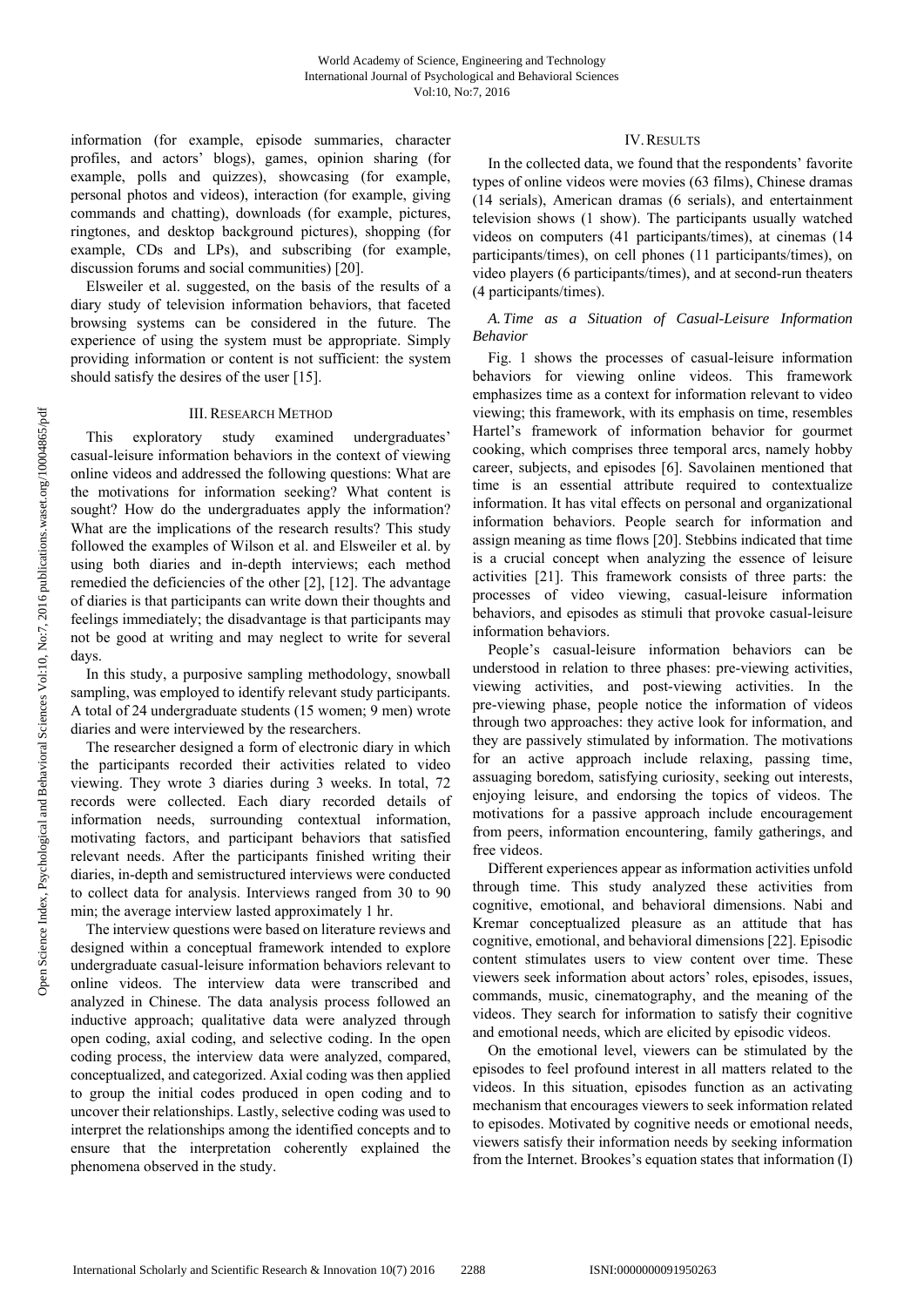changes knowledge  $(K)$  to create a new state of knowledge  $(K')$ [23]. Dervin and Frenette noted that when confronted with a gap, people may try to bridge it with new information. Such gaps produce curiosity and motivate viewers to explore the unknown [24]. Recently, it has become popular to view videos online, and it has become convenient to use cell phones to search for information on the Internet. Often, viewers discuss the videos they have seen with other people. Discussions with family or friends can motivate viewers to seek more information about the videos.



Fig. 1 Framework of video viewing processes and information activitieS

This study found that the episodic structure of online videos forms the context of viewers' casual-leisure information behaviors from pre-viewing to post-viewing. Viewers experience episodes as stories composed of series of actions or events. Episodes motivate audiences to view videos; episodes motivate audiences to look for information about the videos. Viewers engage with videos, because the episodes are attractive and interesting. They are an activating mechanism. Viewers often search for information on cell phones or desktop computers when viewing videos.

Previous studies have found that casual-leisure information seeking was motivated by avoidance of frustration and by associative links [15]. For example, viewers who could not recall information about actors, songs, or years might avoid frustration by researching such information. Furthermore, viewers who recalled having watched videos might seek information associated with the videos. The present study breaks away from such contentions, finding that the motivation to seek such information is leisure, and that the desire for leisure automatically generates information needs. Furthermore, Elsweiler et al. found that the motivations for leisure had little relevance to information needs [15]. Viewers use television remote control units to select the programs they believe will be interesting to watch. Our study found that the information needs related to video viewing are obvious. The information needs originate from curiosity and emotional identity, and motivate viewers to seek information.

### *B. Interactions among Cognition, Emotion, and Behavior Elicit Information Needs and Seeking Behaviors*

Information needs are present in all three phases: pre-viewing, viewing, and post-viewing. The interactions among cognition, emotion, and behavior form the context of information needs and information-seeking behaviors.

There are two types of motivations for viewing online videos: active and passive. The active motivations include relaxing, enjoying leisure, being entertained, assuaging boredom, and passing time. The participants watched some particular online videos because they had prior interest in the subjects, actors, or film directors of those videos. Passive motivation comes from information encountering. Information encountering occurs in an information-rich environment [25].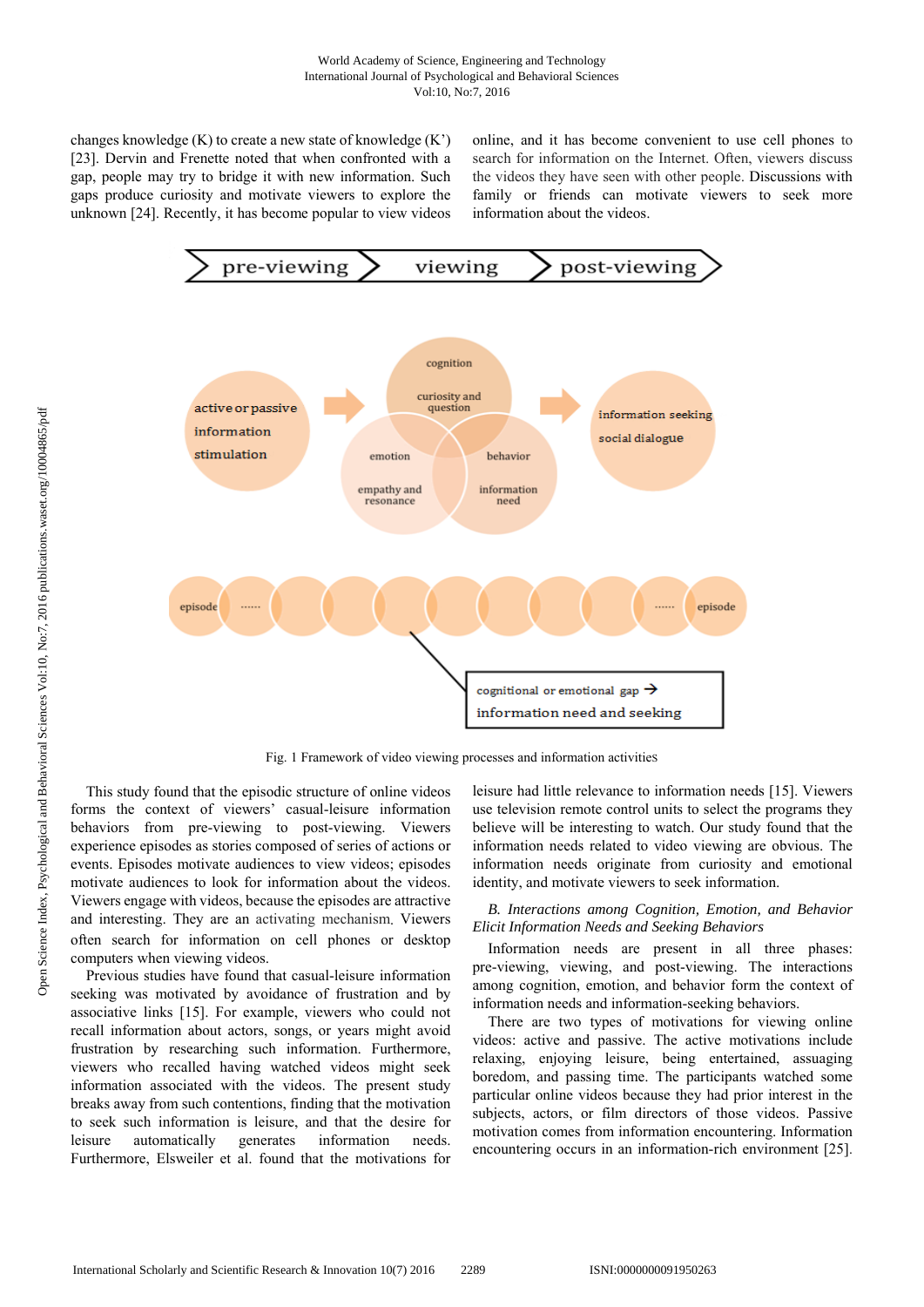Chatting with classmates often encourages people to view online videos. Multiple television channels, convenient Internet connections, and popular mobile devices cause information encountering to occur often.

While viewing videos, the participants were likely to discuss thoughts and feelings at the moment of viewing. At the cognitive level, they understood the video episodes and the spirits of the characters. They made critical judgements while viewing. Sometimes, the videos stimulated the participants to think about the environment or about personal health; some of those thoughts might change their future behaviors. Some participants mentioned that the episodes of videos were not consistent with their expectations. These inconsistencies provoked cognitive conflicts. Some episodes elicited emotional resonance in some participants.

Emotion is a central concept in the analysis of human information behaviors [26]. Savolanien found that daily life information seeking occurs more than work-related and non-work-related information seeking. "Daily life information seeking" refers to the behavior of humans who seek any type of information to resolve problems that occur in daily life [10].

Given explored a "model of the affective information behavior ecology" and indicated that emotions mesh with daily activities and shape human information behaviors [27]. The Information Search Process model identifies three realms of experience: the affective (feelings), the cognitive (thoughts), and the physical (actions). The uncertainty principle asserts the uncertain status of emotions at the beginning of searches for information [28].

The previously cited articles focus on the critical effects of emotions on human information behaviors. Many studies have examined information, but few have investigated emotions. Moshfeghi and Jose attempted to change the research paradigm and suggested that people often seek information even though they have no information needs [29]. For example, in their study, people often used television remote controls to switch channels unconsciously. Moreover, information needs appeared because of the pressure to satisfy emotional needs.

The study of emotion and information behaviors originated in the field of library and information science. Dervin and Dervin and Reinhard have theorized about emotions and their relationships to information seeking and use. In sense-making theory, emotion is explicitly represented as bridging sense-making elements, along with intuition, thoughts, and attitudes [30], [31].

Why does the viewing of online videos cause information needs to appear? What stimulates information needs? Two major reasons are curiosity and identity, both of which can come from characteristics of the videos. Curiosity and information may make people happy (by motivating those people to read books or to seek information). However, curiosity may reflect feelings of uncertainty and nervousness which stimulate information-seeking and problem-solving behaviors. Litman and Jimerson indicated that curiosity is a desire for information. The desire comes from the stimuli of fresh information, complications, and ambition. Curiosity arises from a sense of uncertainty, which makes people unhappy. To eliminate this feeling, people seek information [32].

After viewing videos, the participants tended to engage in dialogues with others as well as to seek information. They tended to have conversations with people around them, such as family members, partners, and friends. The contents of the dialogues were related to the actors, subjects, episodes, and lines of the videos. Some the participants engaged in role-playing and formulated questions such as, "What would you do if you were the person in this video?" They also tended to seek information about incidental music, film reviews, script writers, and peripheral products.

# *C. Information Behaviors Extend to the Post-Viewing Phase and Cause Changes*

This study found that the participants tended to seek and use information after viewing videos, and information usage tended to change their thoughts, feelings, and behaviors. The participants reported that information changed their cognitive processes and deepened their understanding of the subjects. This is an invisible knowledge construction process. During this process, they tended to develop new interests in some topics. The information provided by the videos and related information discovered by researching the videos were applied in conversations with other people to enrich their verbal communication and human relationships.

# V. CONCLUSIONS AND SUGGESTIONS

This study found that the edutainment needs of the participants were satisfied through viewing videos. Although the videos were viewed for leisure, they stimulated the participants to seek additional relevant information. Hartel mentioned that all types of leisure activities include information-seeking behaviors [6]. In this study, the information behaviors of the participants were rich and obvious. Many writers have discussed the concepts of leisure and information as dichotomous, but that dichotomy does not explain the findings of the present study. Leisure and information as revealed in the present study are more akin to yin and yang in the tai chi diagram. This nondichotomous dualism suggests directions for further research on information behaviors.

This study also found that when videos provoke thoughts and feelings in their viewers, the interactions between those thoughts and feelings elicit information needs that promote information-seeking behaviors. Because mobile devices have become common and multiscreen use behavior has become popular, the participants did not need to delay their searches for relevant information; they were able to search for information immediately whenever a video stimulated their curiosity. Search engines constituted the most commonly used information channel.

This study considered time as a context for information relevant to the viewing of videos and examined participants' casual-leisure information behaviors in pre-viewing, viewing, and post-viewing phases. Time is linear and irreversible, but participants could pause or reverse the playback of interesting